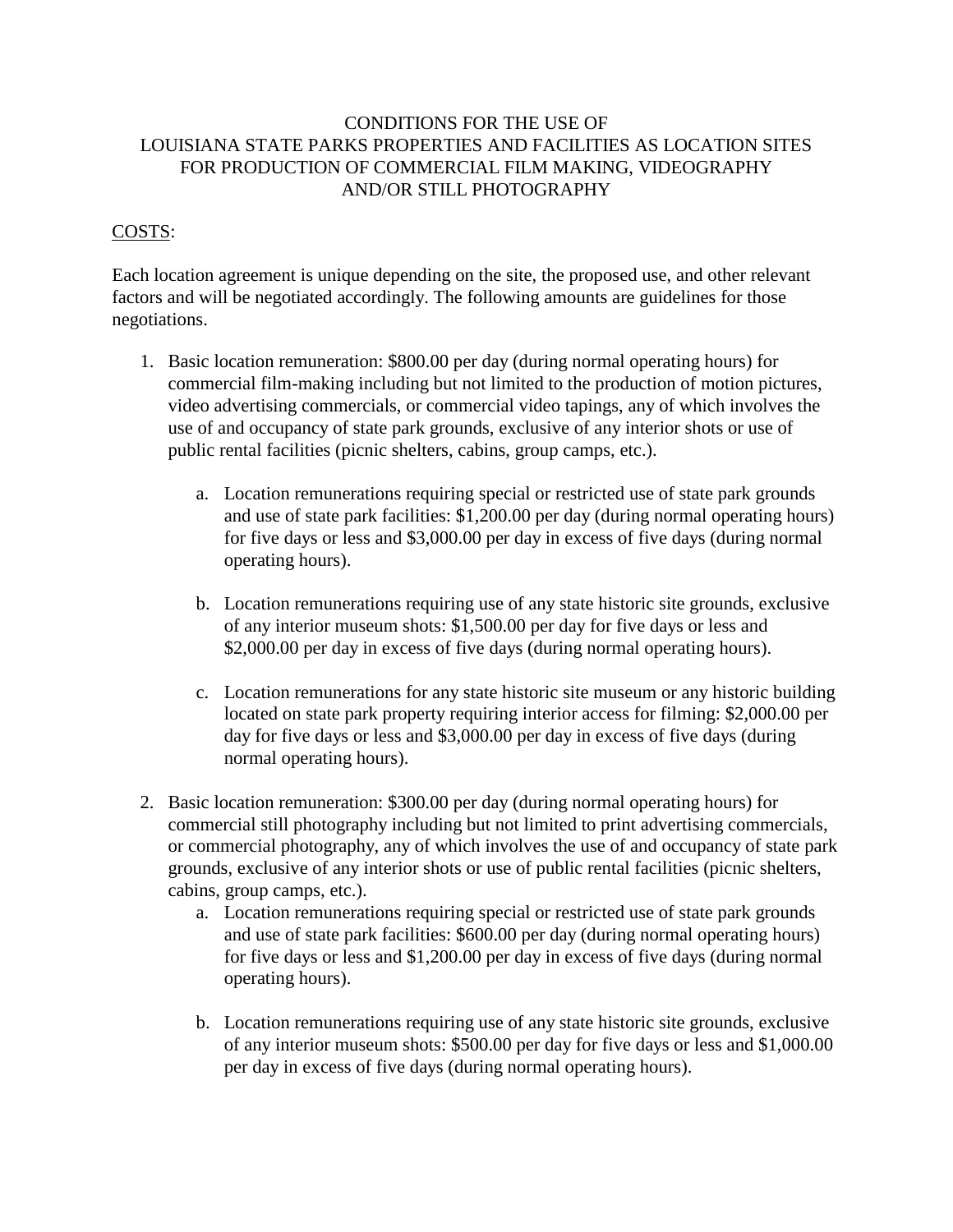- c. Location remunerations for any state historic site museum or any historic building located on state park property requiring interior access for photography: \$1,000.00 per day for five days or less and \$2,000.00 per day in excess of five days (during normal operating hours).
- 3. A security deposit of \$2,000.00 will be provided to the Office of State Parks within 3 business days of written, express interest in the use of a recreational or historic site for commercial filming or photography.
- 4. Projects with a calculable benefit to the Office of State Parks through exposure to potential customer or stakeholder groups will be considered for a discounted remuneration or in-kind trade of stock footage obtained at Office of State Parks properties.
- 5. Student film projects will be granted a discounted remuneration of \$100 per day for standard access to Office of State Parks properties. Students are required to provide verification of class participation and insurance coverage from the university's Office of Risk Management. **NOTE**: Out-of-state personal checks are not accepted as payment.

## SPECIAL CONDITIONS:

- 1. No agency-owned or borrowed historical furnishings or artifacts shall be utilized as props in filming on state historic sites or within museum facilities administered by the Office of State Parks.
- 2. No modifications shall be permitted to the interior or exterior of any museum facility located on state park property.
- 3. The Office of State Parks will assume control of and responsibility for the removal, storage and replacement of any museum contents or furnishings that must be removed from a historical site to accommodate filming or photography.
- 4. The contracting party will be assessed the actual cost plus 10% for any removal, storage and relocation of contents.
- 5. The preparation/disassembly remunerations (in advance and following the shooting) shall be \$300.00 per day (during normal operating hours). Producer or project representative will be responsible for providing security for any and all equipment and props on Office of State Parks properties.
- 6. Any access to any state park or state historic site at times other than the normal operating hours must be approved in advance by the Assistant Secretary of the Office of State Parks, and such access will entail an additional remuneration of \$150.00 per hour for each hour in excess of the remunerations for use during normal operating hours.